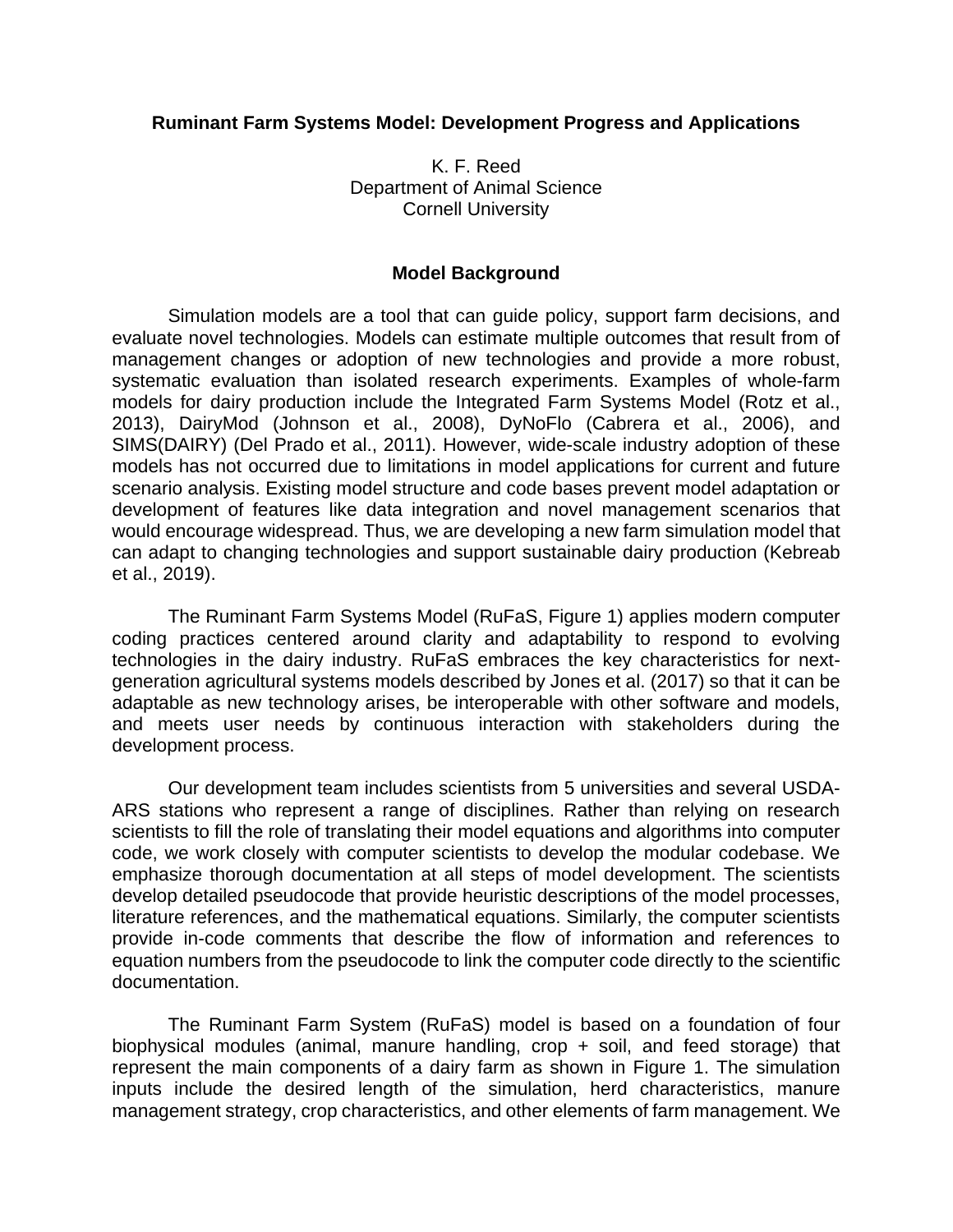use a tiered file structure for inputs that separates inputs that designate whole farm and simulation structure from inputs specific to each of the modules with increasing level of detail associated with inputs at lower tiers. Model outputs are exported to CSV files, graphic images, and an SQL database. The model uses a daily time-step and is programmed in Python, an adaptable and easy to read computer programming language.



Figure 1. Conceptual diagram of the Ruminant Farm Systems model

# **Progress Updates**

Model Inputs and Management Options

Through the model inputs, the user defines the farm management and environment for each simulation scenario. At the farm level, the user specifies the target lactating cow number, the replacement rate and growing herd size, the housing type and size, purchased and growing feeds, field number and size, and provides the weather (temperature, solar radiation, precipitation) during the simulation period. At the herd level, the user can specify the breed and reproduction protocols. The model primarily uses the Wood's lactation curve to estimate the baseline milk production for each cow on each day of lactation and this baseline production can be adjusted to fit desired farm or total lactation production by modifying the lactation curve parameters. Other animal characteristics that can be modified by the user include parameters that define the bodyweight distribution, reproductive efficiency, and probability of disease.

The model user defines a manure management strategy for each animal pen to provide the flexibility to represent different manure compositions and handling methods based on the animal group. The method and frequency of manure collection, treatment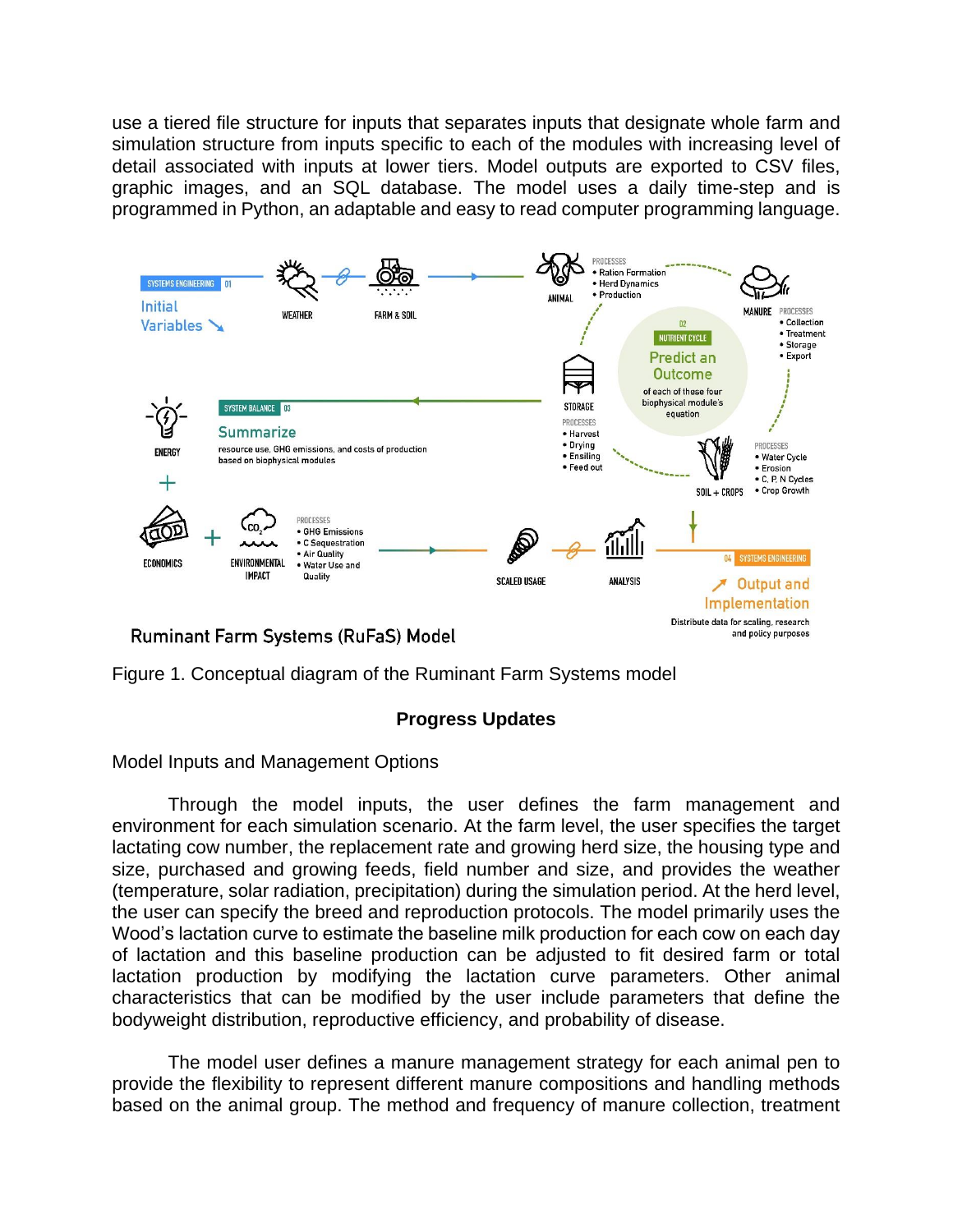and processing methods, and storage length and type are all set by the user for each pen or group of pens.

The Crop and Soil Module has similar flexibility to represent a range of crop production practices. The user can specify any number of fields, each with its own size, soil properties, crop rotation, and tillage, fertilization, planting, and harvest practices. Crop growth in RuFaS is based on the methods used in the Soil and Water Assessment Tool (Neitsch et al., 2011) and currently has the ability to simulate corn, alfalfa, soybeans, rye, winter wheat, meadow fescue, and beets.

The feed storage module is much simpler than the rest of the model in its current state and provides only empirical estimates of forage composition change, emissions, and leachate for silage and hay storage. This module estimates changes in forage composition during storage once per season which is the only part of the model that does not function on a daily timestep.

### Nutrient Cycling and Outputs

RuFaS simulates transformation, export, and loss of biomass, agriculturally significant elements (N, P, and K) and  $H<sub>2</sub>O$  as they cycle through the 4 modules that represent a dairy farm. The Feed Storage module tracks the composition and inventory of farm grown feeds. This information is passed to the Animal Module and used, in combination with purchased feeds, by the automated, least-cost diet formulation algorithms to simulate feed delivery each day. The diet formulation algorithms are currently based on the NRC (2001) Nutrient Requirements for Dairy Cattle though we hope to update them soon. The Animal Module uses a Monte Carlo stochastic framework to simulate each individual animal as they move through their lifecycle on the farm which is represented by 5 distinct animal classes. Detailed descriptions of the ration formulation methods and the life events simulated by the Animal Module are provided in our recent publication (Hansen et al., 2021). The simulated intake, diet composition and characteristics of each individual animal drive the estimates for partitioning of the diet N, P, and K into milk, body mass, and manure to maintain a mass balance of these important elements at the animal level. Manure organic matter and enteric methane emissions are also estimated. Daily production of manure from each animal is summed per pen and the total manure mass and composition (DM content, volatile solids, degradable volatile solids, N, K, P, soluble P, and ammonia concentration) are passed to the Manure Module.

The Manure Module first simulates ammonia emissions from the barn floor after excretion and before cleaning and then combines the bedding, flush water, and parlor cleaning water into a simulated reception pit. Currently the model can represent both flushing and scraping cleaning systems from tie stall and free stall pens. Compost bedded-pack barns and dry-lot housing systems are still in development. After the reception pit, the model simulates movement of the combined manure and wastewater to either long term storage or for processing. Current options for manure processing include mechanical solid-liquid separation and anaerobic digestion. Manure emissions and composition change are estimated at each daily step during manure handling, processing, and storage.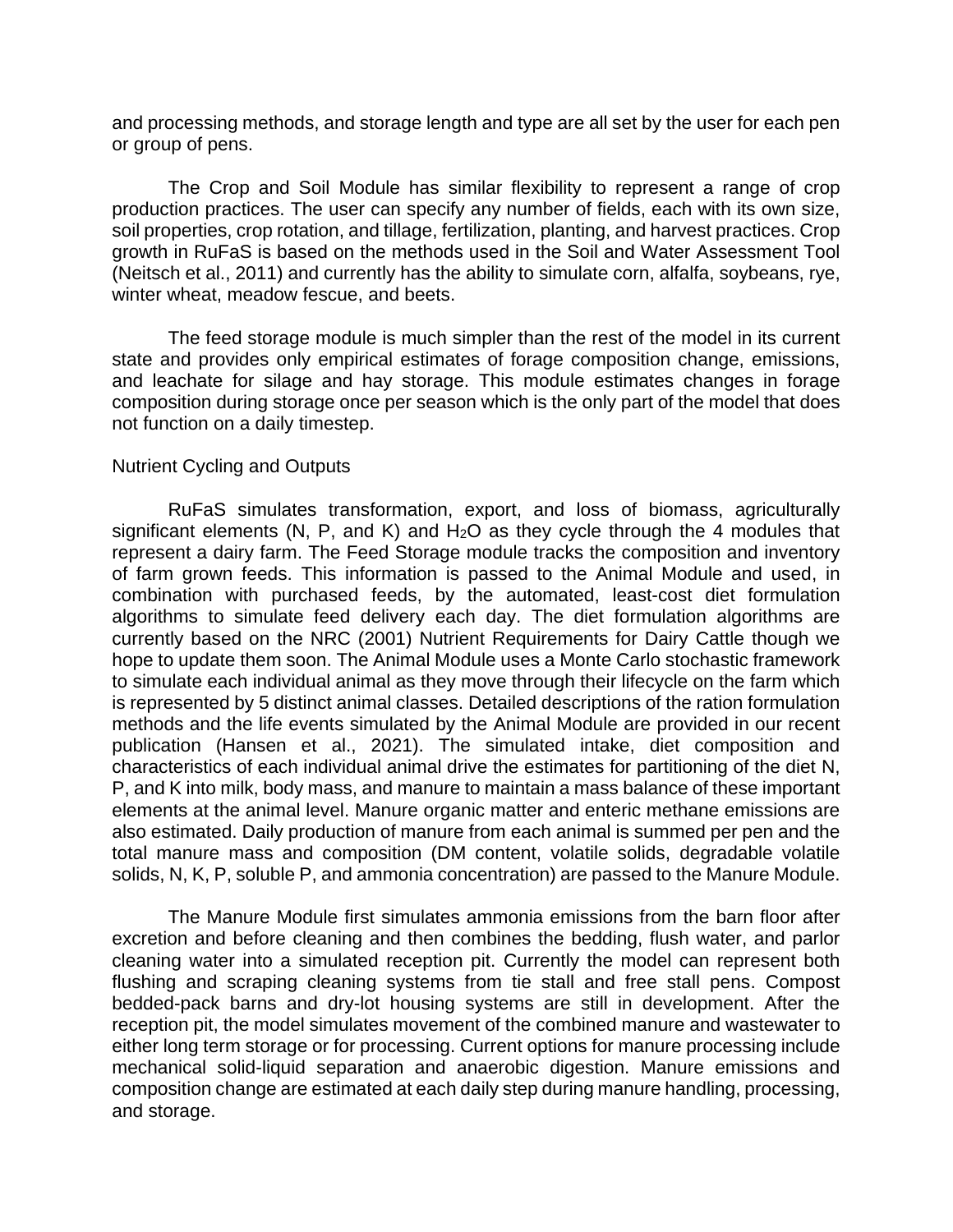On the days when the Crop and Soil Module simulates manure application to fields, the Manure Module passes information about the amount and composition of the manure in storage and subtracts the mass of the simulated manure application from the stored quantities. The Crop and Soil Module then simulates daily biogeochemical nutrient and water transformation, crop uptake, and loss from the soil profile based on a combination of the SWAT (Neitsch et al., 2011), SurPhos (Vadas, 2009) and DayCent (Del Grosso et al., 2011) models. Crop growth rate and composition is based on solar radiation, temperature, and water and N availability. At harvest, above ground crop biomass is partitioned into crop residue that remains on the field and that which is transferred to the Feed Storage Module to inventory management, completing the dairy farm nutrient cycle.

#### Model Applications

One of the features that sets RuFaS apart from other farm simulation models is the objective for the model to be used for both research and as a decision support tool for the dairy industry. The detailed documentation and use of Python language will facilitate research use by empowering future scientists to understand, modify, and update the model as part of their research program. For industry applications, the flexibility built into the model structure and multiple options for each management decision will support the industry need to estimate current environmental footprints and to inform sustainable decision making.

For example, one type of management decision that RuFaS could support is determination of the reproduction protocols. A recent case study compared two different synchronization protocols (5dCoSynch and OvSynch56) under two different voluntary waiting periods. By including these options in a farm system model, RuFaS is able to provide estimates of the impact of these decisions on the expected feed consumption, enteric methane production, and manure production. For example, in a preliminary comparison, we found that a shorter voluntary waiting period reduced the enteric methane intensity of milk production but that the improved conception rate of the OvSynch56 protocol, did not appear to reduce the methane intensity in comparison to the 5dCoSynch protocol.

Farm system impacts of diet changes or improvements in feed efficiency are another example of an application of RuFaS to inform management decisions. In the case study we presented in Hansen et al. (2021) we demonstrate that RuFaS is able to compare changes in feed efficiency by assigning a stochastic residual feed intake (RFI, kg/d) value to individual animals. As expected, improved efficiency and reduced RFI decreased enteric methane and manure production. However, the percent decrease in both enteric methane and manure emissions were not equivalent to the percent increase in feed efficiency due to non-linearities in the system. Thus, RuFaS can provide estimates of expected environmental benefits from nutrition and breeding programs to improve feed efficiency that account for interactions between the diet, animals, herd dynamics, and downstream farm management choices.